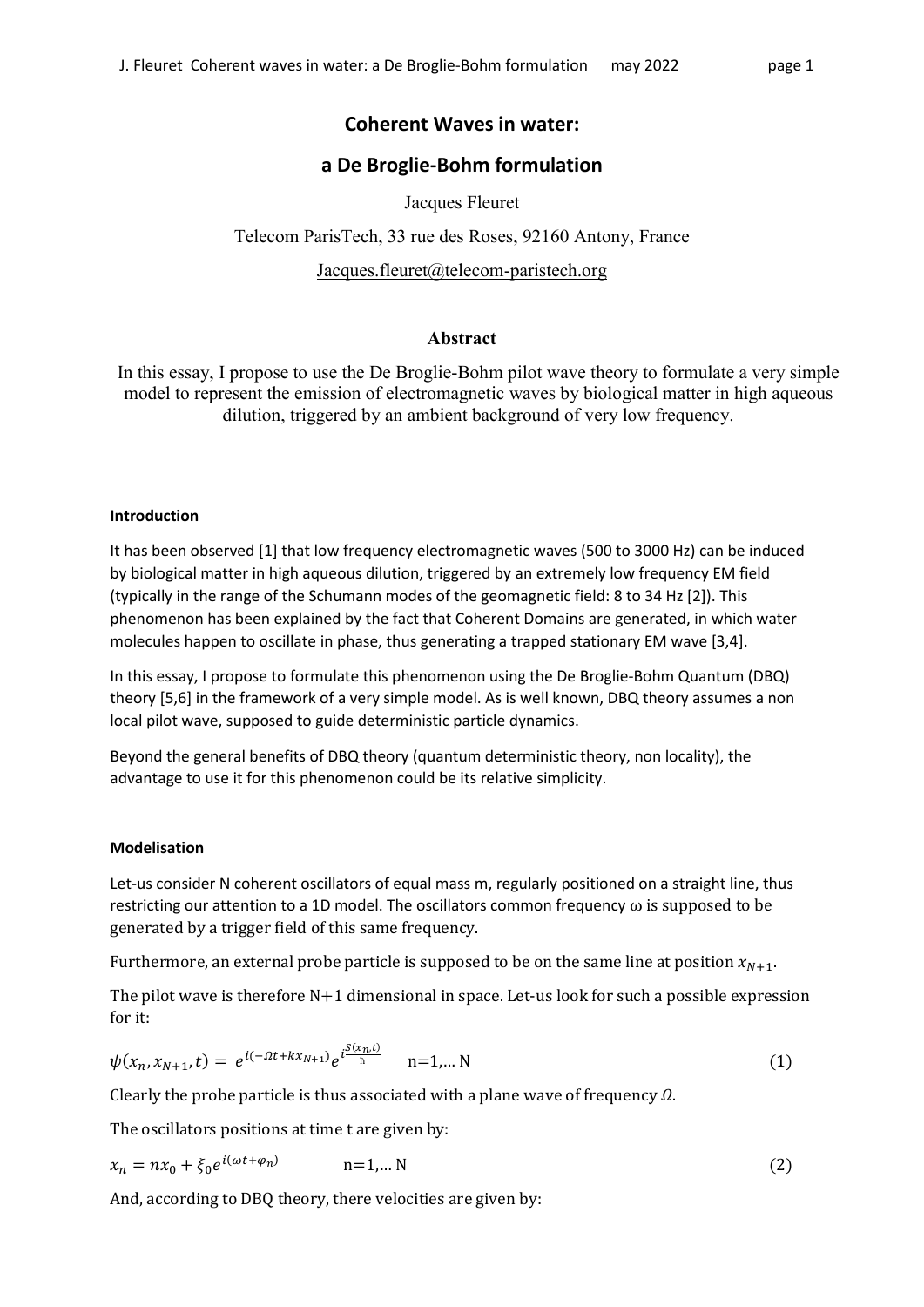$$
v_n = i\omega(x_n - nx_0) = \frac{1}{m} \frac{\partial s}{\partial x_n}
$$
\n(3)

(they are supposed to have the same mass m).

The same process applied to the probe particle allows to deduce its velocity:

$$
v_{N+1} = \frac{\hbar k}{m} \tag{4}
$$

#### Pilot-wave resolution

Now, the pilot wave must satisfy the Schrödinger equation:

$$
i\hbar \frac{\partial \psi}{\partial t} = -\frac{\hbar^2}{2m} \sum_n \nabla_n^2 \psi + V\psi \tag{5}
$$

For each oscillator, the potential is:

$$
V_n = \frac{m\omega^2}{2}(x_n - nx_0)^2
$$
 (6)

And the external probe particle is supposed to be free, since the radiated EM field due to the oscillators does not generate a potential on their line.

From (3),  $S(x_n, t)$  has the form:

$$
S(x_n, t) = \sum_n \, im\omega\left(\frac{x_n^2}{2} - nx_0x_n\right) + f(t) \tag{7}
$$

Then, Schrodinger eq. (5) leads to:

$$
i\hbar\left(-i\Omega + \frac{i}{\hbar}\frac{\partial S}{\partial t}\right) = -\frac{\hbar^2}{2m} \left\{\frac{i}{\hbar}\sum_n \left(\frac{\partial^2 S}{\partial x_n^2} + \frac{i}{\hbar}\left(\frac{\partial S}{\partial x_n}\right)^2\right) - k^2\right\} + \sum_n \frac{m\omega^2}{2} (x_n - nx_0)^2
$$
(8)

(the oscillators are supposed to be sufficiently far away from each other, so as not to interfere thru crossed potentials).

From (7) and (8), the time evolution f(t) must satisfy:

$$
\hbar \Omega - f'(t) = \frac{k^2 \hbar^2}{2m} - \frac{i\hbar}{2m} \sum_n \left[ im\omega - \frac{im^2 \omega^2}{\hbar} (x_n - nx_0)^2 \right] + \sum_n \frac{m\omega^2}{2} (x_n - nx_0)^2 \tag{9}
$$

which reduces to the following time evolution:

$$
f'(t) = \hbar \Omega - \frac{k^2 \hbar^2}{2m} - \frac{\hbar}{2} N \omega
$$
 (10)

Knowing that, in the real experience, the CD formation tends to track the global EM field, we look for a stationary solution  $f'(t) = 0$ , which means that:

$$
\hbar\Omega = \frac{k^2\hbar^2}{2m} + \frac{N}{2}\hbar\omega\tag{11}
$$

Or, introducing the probe particle velocity (4):

$$
\hbar\Omega = \frac{mv_{N+1}^2}{2} + \frac{N}{2}\hbar\omega
$$
\n(12)

And, from (7) and (12), the final solution for the pilot wave is:

$$
\psi(x_n, x_{N+1}, t) = e^{i\left[-\left(\frac{mv_{N+1}^2}{2\hbar} + \frac{N}{2}\omega\right)t + kx_{N+1}\right]}e^{-\sum_n\frac{mv}{2\hbar}(x_n^2 - 2nx_0x_n)}
$$
\n(13)